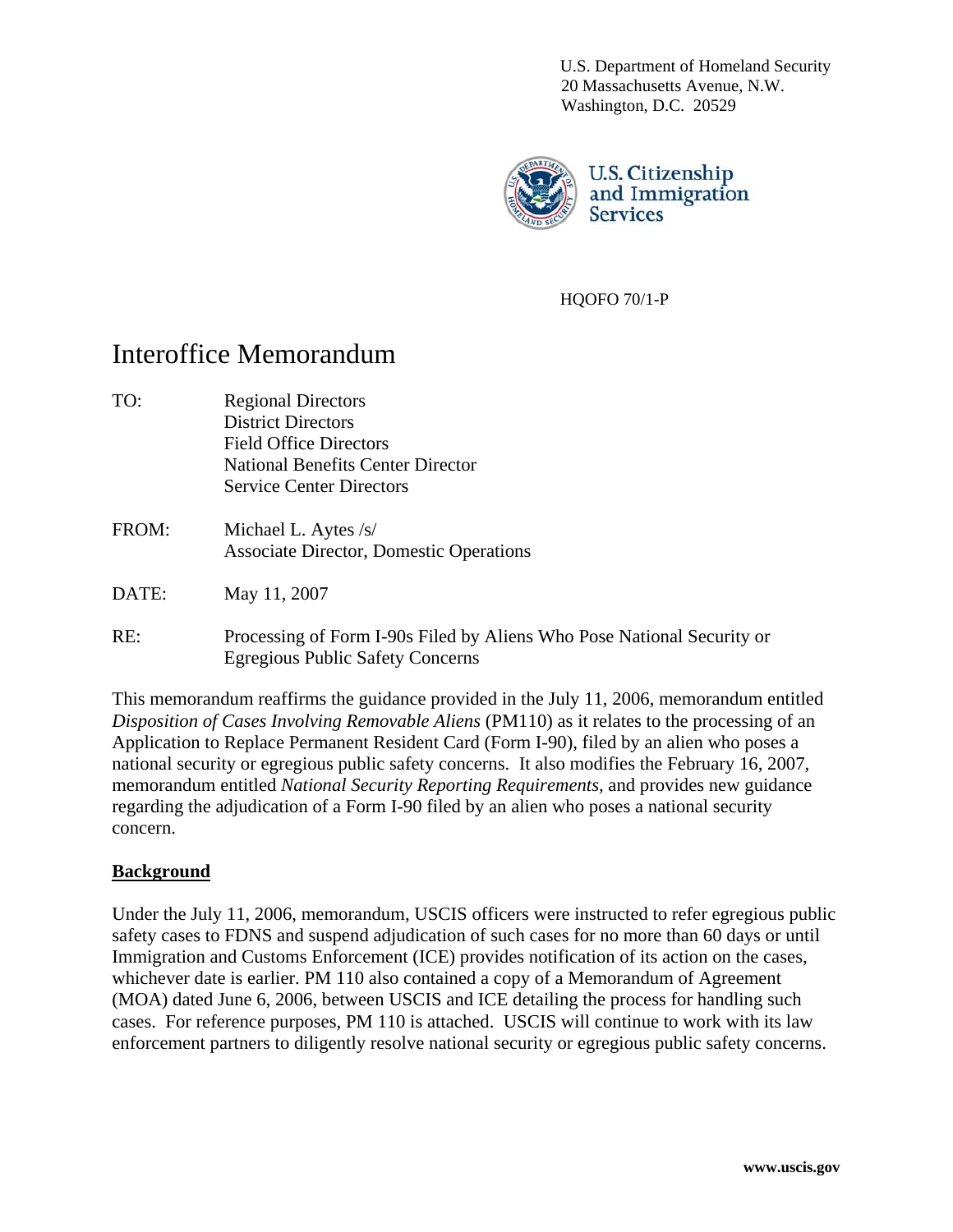#### **New Guidance Regarding the Processing of Form I-90s for Cases Involving Egregious Public Safety Concerns**

An Application to Replace Permanent Resident Card (Form I-90) filed by an applicant who poses an egregious public safety concern should be processed according to the July 11, 2006, and February 16, 2007, memoranda, subject to the following modifications. Service Centers shall no longer refer egregious public safety cases to ICE via the Fraud Detection Unit (FDU), but rather their newly established Background Check Units (BCU). Under these revised procedures, BCUs and local FDNS Operations shall provide the information directly to the appropriate ICE office. The unit that transmits the information to ICE shall be responsible for entering data into FDNS-DS and for following up with ICE to ensure a timely response.

The adjudication of Form I-90s shall be suspended for 60 days or until ICE provides notification of its intended action(s) on the applicant, whichever is earlier. The adjudication of the Form I-90 can resume after that initial suspense period where an applicant is otherwise eligible for such benefit.

#### **New Guidance Regarding the Processing of Form I-90s for Cases Posing National Security Concerns**

Form I-90s filed by aliens who pose national security concerns will now be processed in a similar fashion as cases involving egregious public safety concerns.

Officers will still be required to notify FDNS when a Form I-90 application poses a national security concern. The adjudication of the Form I-90 will be suspended for a period of 60 days or until FDNS provides notification of its intended action(s) on the applicant, whichever is earlier. The adjudication of the Form I-90 can resume after that initial suspense period.

### **Adjudication of the I-90**

A lawful permanent resident holds that status until it is removed through rescission or removal proceedings. Until rescission or removal proceedings are final, a lawful permanent resident is entitled to evidence of his or her status. Placing a case in suspense for 60 days allows for the verification of identity and immigration status and an initial determination as to whether rescission or removal proceedings should be instituted.

After compliance with the instructions contained in this memorandum, field officers may approve a Form I-90 filed by an alien if the following conditions have been met:

- 1. The applicant has established his or her identity, and
- 2. The applicant is a lawful permanent resident.

## **Processing of Form I-90 Applications for Aliens in Removal Proceedings or Subject to a Final Order of Removal**

If the applicant has been placed in removal proceedings and ICE has not taken the applicant into custody, the above procedures should be followed. If the applicant has been placed in removal proceedings and ICE has taken the applicant into custody, USCIS should adjudicate the Form I-